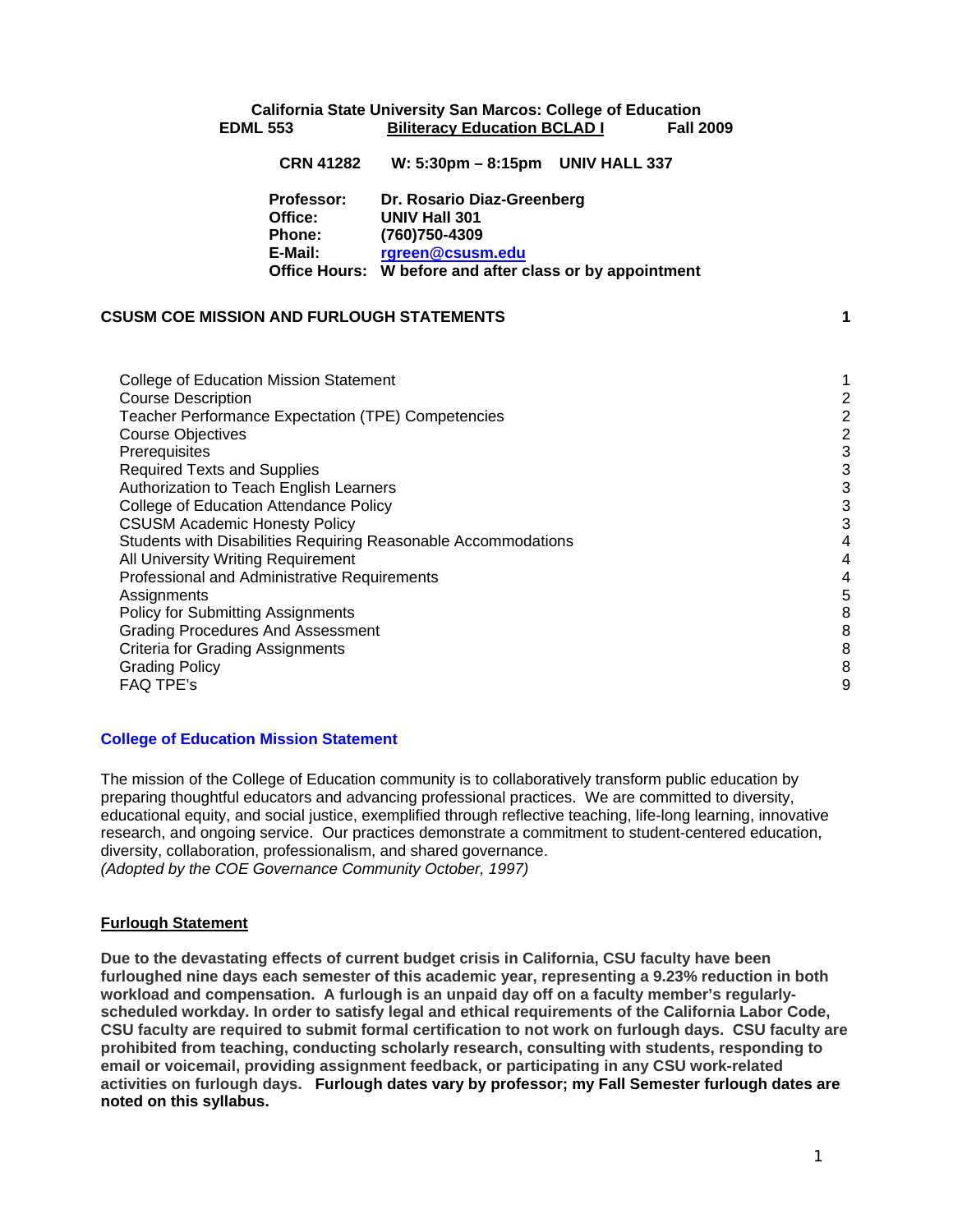**The CSU faculty agreed to take furlough days in order to preserve jobs for as many CSU employees as possible, and to serve as many students as possible, in the current budget crisis. The agreement that governs faculty furloughs acknowledges that "cuts of this magnitude will naturally have consequences for the quality of education that we can provide." Within the furlough context, I will make every effort to support your educational experience at CSUSM. Visit CSUSM Budget Central [http://www.csusm.edu/budgetcentral/] to learn about the state budget crisis and how it impacts your educational opportunities. To avoid the continued loss of higher education availability in California, exercise your right to voice an opinion. Contact information for state legislators and the governor are provided at Budget Central (http://www.csusm.edu/budgetcentral/links.html).** 

#### **Course Description**

This course conducted mainly in Spanish, will provide an intensive overview of primary language materials, assessment, and the teaching of reading (and writing) in the primary language, as well as L1 curricula and instruction in math, science, social studies and science. Students will develop the proper background knowledge, theory, and pedagogy in primary language curricula and instruction for Spanish speaking children. Students will also have the opportunity to practice their Spanish language instruction within the context of primary language instruction content material. Additionally, the course focuses on Latino culture and issues surrounding the language of emphasis

#### **Teacher Performance Expectation (TPE) Competencies**

This course is designed to help teachers seeking the Multiple and Single Subjects Credential to develop the skills, knowledge, and attitudes necessary to assist schools and districts in implementing an effective program for all students. The successful candidate will be able to merge theory and practice in order to realize a comprehensive and extensive educational program for all students. The following TPEs are addressed in this course:

#### Primary Emphasis

#### TPE 16: Biliteracy

Candidates for the teaching credential who desire advanced certification in the area of biliteracy will be able to pursue "An Advanced Certificate in Biliteracy Education," entailing preparation on addressing the needs of English learners while demonstrating proficiency in English and Spanish. Candidates, upon completion of the program, will be able to know and apply first and second language pedagogical theories, principles, and instructional practices for biliteracy programs. It is expected that candidates will become experts in program design, curriculum development, implementation, and evaluation of program effectiveness. Candidates will also become knowledgeable in assessing and addressing the needs of biliterate students, to include cognition, cultural differences, and language development. It is the expectation of this Certification that the primary languages will be maintained and enhanced as a second language is added in an effort to create students who are proficient in two languages.

## **Course Objectives**

Teacher candidates will be able to:

understand major historical events, political, economic, and educational factors that influence the development of bilingual education in California and the U.S.as well as the theoretical framework for bilingual education.

plan, develop, implement and assess standards-aligned content instruction in the primary and target language specifically in the area of teaching Reading in Spanish.

understand and employ a variety of instructional and assessment strategies, appropriate to student language proficiency levels, that foster higher-order thinking skills.

be aware of intercultural communication and interaction that is linguistically and culturally responsive.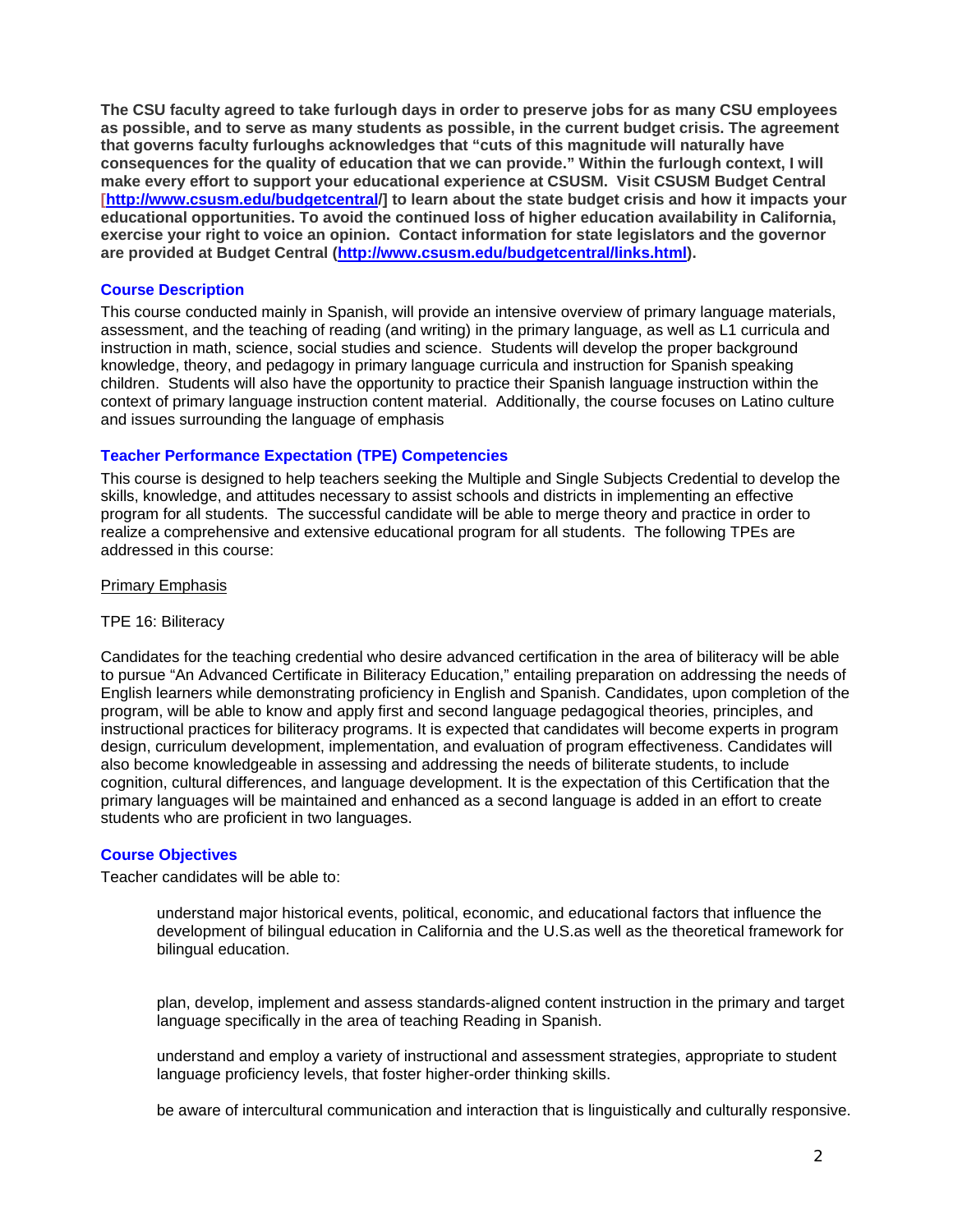evaluate, select, use and adapt state-board adopted and state-board approved materials, as well as other supplemental instructional materials while demonstrating the ability to use a variety of criteria for selection of instructional materials; assess the suitability and appropriateness for local context and to augment resources when they are not suitable or available.

demonstrate knowledge of the traditions, roles, status, and communication patterns of the culture of emphasis as experienced in the country or countries of origin and in the United States.

understand major historical events, political, economic, religious, and educational factors that influence the socialization and acculturation experiences of the target groups in the California and the U.S.

demonstrate knowledge of the country/countries of origin, including geographic barriers, demographic and linguistic patterns, and the ways in which these affect trends of migration, immigration and settlement in the United States

### **Prerequisites**

The prerequisites for this course are to be admitted in any of the credential programs within COE, to have declared (in writing) your intention to obtain a bilingual credential, and to be able to communicate, read, and write in Spanish at the Advanced level.

## **Required Texts and Supplies**

There is a required Reading Compendium. Please contact CopyServe at 760-599-9923

## **Authorization to Teach English Learners**

This credential program has been specifically designed to prepare teachers for the diversity of languages often encountered in California public school classrooms. The authorization to teach English learners is met through the infusion of content and experiences within the credential program, as well as additional coursework. Students successfully completing this program receive a credential with authorization to teach English learners.

*(Approved by CCTC in SB 2042 Program Standards, August 02)* 

### **College of Education Attendance Policy**

Due to the dynamic and interactive nature of courses in the College of Education, all students are expected to attend all classes and participate actively. A good student is one who adheres to standards of dependability and promptness. At a minimum, students must attend more than 80% of class time, or s/he may not receive a passing grade for the course at the discretion of the instructor. Should the student have extenuating circumstances, s/he should contact the instructor as soon as possible. (Adopted by the COE Governance Community, December, 1997).

In addition to attending course sessions, each student will be required to complete lab assignments each week. Some of these assignments require students use campus resources. All students must plan times they can work in labs on campus at least once per week. Students are required to check campus resources and availability of labs. Mac computers are available in ACD 202, UH 271 and UH 360 in addition to other locations such as the library  $2^{nd}$  floor. PC labs are also readily available for your use. Students are required to use campus issued-email accounts and check email and WebCT at least two times per week to communicate with instructor and peers.

### **CSUSM Academic Honesty Policy**

"Students will be expected to adhere to standards of academic honesty and integrity, as outlined in the Student Academic Honesty Policy. All written work and oral assignments must be original work. All ideas/materials that are borrowed from other sources must have appropriate references to the original sources. Any quoted material should give credit to the source and be punctuated with quotation marks.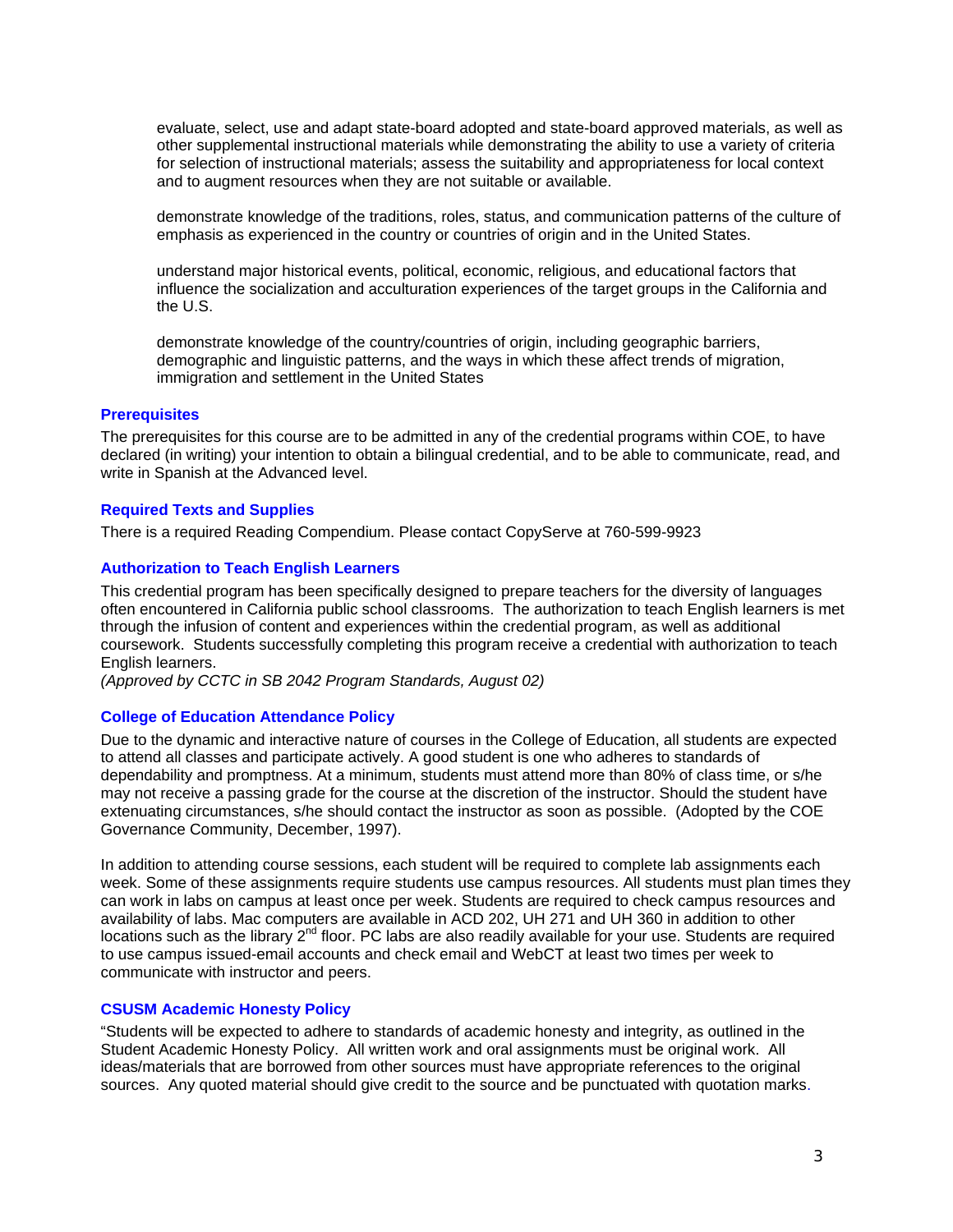Students are responsible for honest completion of their work including examinations. There will be no tolerance for infractions. If you believe there has been an infraction by someone in the class, please bring it to the instructor's attention. The instructor reserves the right to discipline any student for academic dishonesty in accordance with the general rules and regulations of the university. Disciplinary action may include the lowering of grades and/or the assignment of a failing grade for an exam, assignment, or the class as a whole."

### **Students with Disabilities Requiring Reasonable Accommodations**

Students must be approved for services by providing appropriate and recent documentation to the Office of Disable Student Services (DSS). This office is located in Craven Hall 5205, and can be contacted by phone at (760) 750-4905, or TTY (760) 750-4909. Students authorized by DSS to receive reasonable accommodations should meet with their instructor during office hours or, in order to ensure confidentiality, in a more private setting.

## **All University Writing Requirement**

In keeping with the All-University Writing Requirement, this course includes a writing component of at least 2,500 words (approximately 10 pages). This is administered in a variety of ways including formal writing requiring use of APA, informal, and electronic online discussions. Therefore, all writing will be looked at for content, grammar, spelling and format.

## **Professional and Administrative Requirements**

Teacher education is a professional preparation program. It is expected that students will come to class prepared to discuss the readings, submit required assignments, and participate in class activities. Students are expected to adhere to academic honesty and integrity, standards of dependability, confidentiality, and writing achievement. Because it is important for teachers to be able to effectively communicate their ideas to students, parents, colleagues, and administrators, writing that is original, clear and error-free is a priority for the College of education.

Professional demeanor is expected of all students enrolled in EDML 553. This may be evidenced by:

- On time arrival to all class sessions, both face-to-face and online. Please WebCT/email the instructor when you are unable to attend class or when you will be late. It is the policy of the CSUSM College of Education that any student who misses 20% or more of class time, class sessions, or on-line discussion time may not receive a passing grade for a course. (For summer session this means two or more classes missed. No exceptions are allowed)
- Advance preparation of readings and timely submission of assignments.
- Carefully considered, culturally aware approaches to solution finding.
- Supportive assistance to classmates with technical and/or content issues.
- Respectful participation in all settings (e.g. whole group, small group, WebCT discussions and study groups) with demonstration of positive interpersonal skills with classmates and guests.
- Backing up copies of all work. You will want these copies for your records and use in professional portfolio entries. Suggested procedures include:
	- Make an EDML 553 folder on your campus hard drive and save all your files in this folder
	- Save a back up of all files on your flash drive
	- **E-mail files to yourself for further backup**
	- Save backups on alternate or home computer
- Productive interaction with peers. Be aware that messages sent within an online context may be open to misinterpretation. When concerned, meanings should be verified to clarify sender's intent.
- Select one or two class "buddies" (e.g., study group members or WebCT Discussion teammates) to ensure that you receive information and handouts if you must miss a class.
- Record your Buddies' names, e-mail, home phone and cell phone.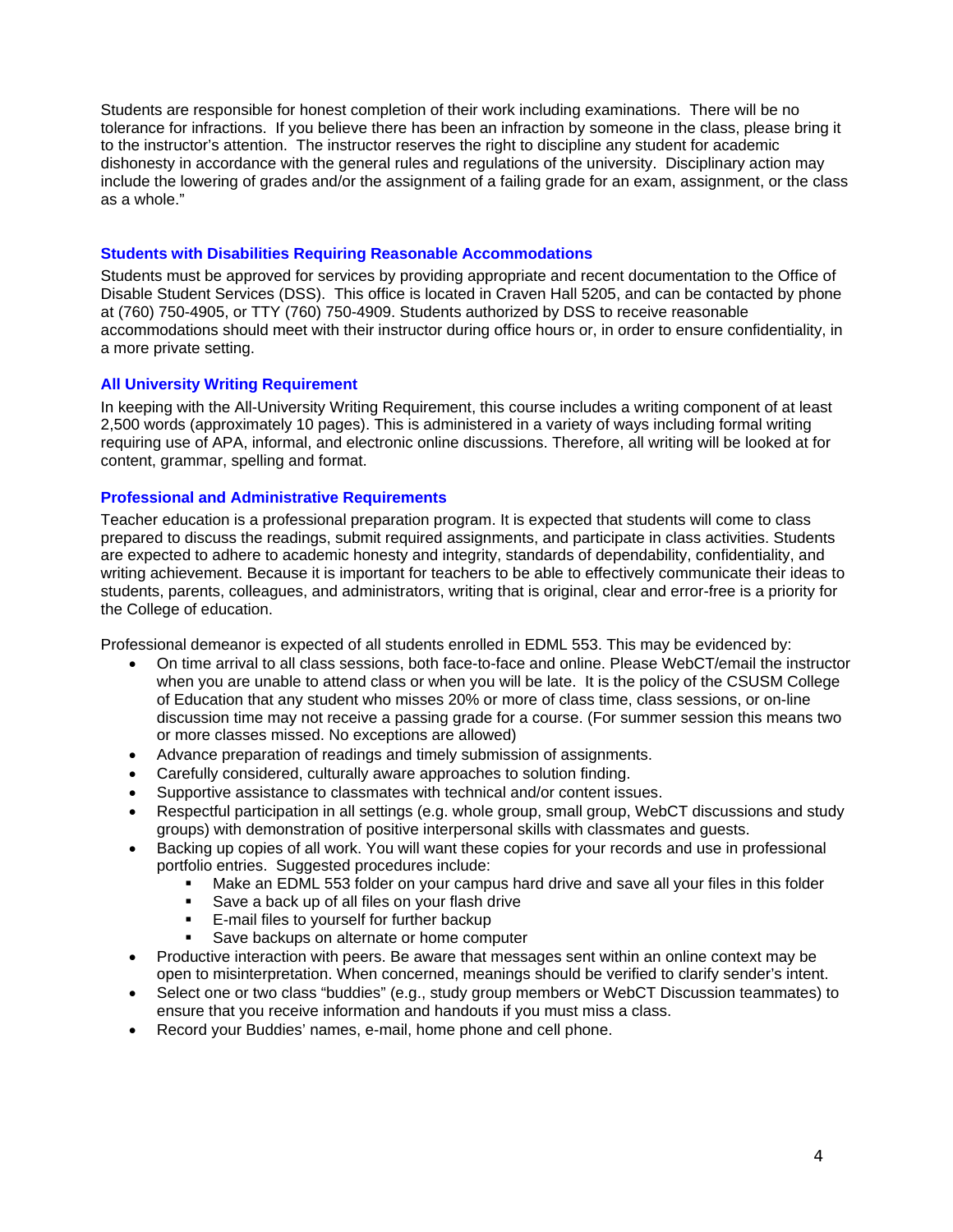## **Assignments**

Following is a list of course assignments with a brief description of each. Full details are listed online within WebCT. Please note that modifications may occur at the discretion of the instructors. Student's cooperation and flexibility in response to changes will be noted as part of the participation assessment.

In order to successfully complete this course, ALL assignments must be completed at an acceptable level noted on assignment directions and rubrics. In addition to the assignments described below, performance assessment on the teacher candidate's ability to communicate in Spanish will be assessed during class meetings. Failure to successfully complete this course with a grade of C+ or higher will prohibit a teacher candidate from obtaining a BCLAD. The percentage of weight for each assignment is noted next to the description of the topic. **Late assignments or assignments missing required elements receive reduced points. All assignments must be completed to pass the course.** 

|                | <b>Assignment</b>            | <b>Description</b><br>Pts                                                                                                                                                                                                                                                                                                                                                                                                                                                                                                                                                                                                                                                                                                                                                                                                                                                                                                                                                                                                                                                                                                                                                                                                                                                                                                                                                                                                                                                                                                                                                                                                                                                                                                                                                                                                                                                                                                                                                                                                                                                                                                                                                                                                                                                                                             |    |
|----------------|------------------------------|-----------------------------------------------------------------------------------------------------------------------------------------------------------------------------------------------------------------------------------------------------------------------------------------------------------------------------------------------------------------------------------------------------------------------------------------------------------------------------------------------------------------------------------------------------------------------------------------------------------------------------------------------------------------------------------------------------------------------------------------------------------------------------------------------------------------------------------------------------------------------------------------------------------------------------------------------------------------------------------------------------------------------------------------------------------------------------------------------------------------------------------------------------------------------------------------------------------------------------------------------------------------------------------------------------------------------------------------------------------------------------------------------------------------------------------------------------------------------------------------------------------------------------------------------------------------------------------------------------------------------------------------------------------------------------------------------------------------------------------------------------------------------------------------------------------------------------------------------------------------------------------------------------------------------------------------------------------------------------------------------------------------------------------------------------------------------------------------------------------------------------------------------------------------------------------------------------------------------------------------------------------------------------------------------------------------------|----|
| 1              | Internet<br><b>Bookmarks</b> | Through the use of a Spanish web-based resource/tool, students will organize<br>and manage online resources for projects and courses. This tool will allow<br>teacher candidates to continue to organize and share resources throughout<br>COE program experiences. The assignment requires evaluation and review of<br>Spanish educational web sites and reflection on classroom use. These websites<br>should be incorporated in the Thematic Unit assignment and the Cultural<br>presentations. Due date: Ongoing                                                                                                                                                                                                                                                                                                                                                                                                                                                                                                                                                                                                                                                                                                                                                                                                                                                                                                                                                                                                                                                                                                                                                                                                                                                                                                                                                                                                                                                                                                                                                                                                                                                                                                                                                                                                  | 5  |
| $\overline{2}$ | Language<br><b>Stories</b>   | Language stories: Examining your own first and second language learning.<br>"In order to learn to teach in a society that is increasingly<br>culturally and linguistically diverse, prospective teachers<br>need opportunities to examine much of what is usually<br>unexamined in the tightly braided relationships of language,<br>culture, and power in schools and schooling. This kind of<br>examination inevitably begins with our own histories as human<br>beings and as educators--our own cultural, racial, and linguistic<br>backgrounds and our own experiences as raced, classed, and<br>gendered children, parents, and teachers in the world. It also<br>includes a close look at the tacit assumptions we make about<br>the motivations and behaviors of other children, other parents,<br>and other teachers and about the pedagogies we deem most<br>appropriate for learners who are like us and who are not like us"<br>Cochran-Smith (1993). Color blindness and basket making are<br>not the answers: Confronting the dilemmas of race, culture,<br>and language diversity in teacher education.<br>For this assignment you will write a narrative essay about your own<br>language learning, describing the experiences that have shaped both your own<br>language acquisition and the attitudes and beliefs you have about language<br>learning and usage. Reflect on your own experiences in terms of your own<br>specific language learning, that which is determined by your own circumstances.<br>It is the intention of this assignment for you to explore within yourself your<br>"linguistic identity" as a learner, teacher and as a bilingual/bicultural individual.<br>Include specific examples of events or situations that you feel shaped your<br>views. Be sure to situate your examples in the context of assumptions about<br>schooling and education, etc. Feel free to relate these examples to the readings<br>and discussions from class. This paper is due September 16, 2009.<br>Information will presented in class and each student will have a maximum of five<br>minutes to do this presentation. Please time your presentation ahead of time so<br>you do not exceed the time allowed in consideration to the students that are<br>waiting to present that night. | 20 |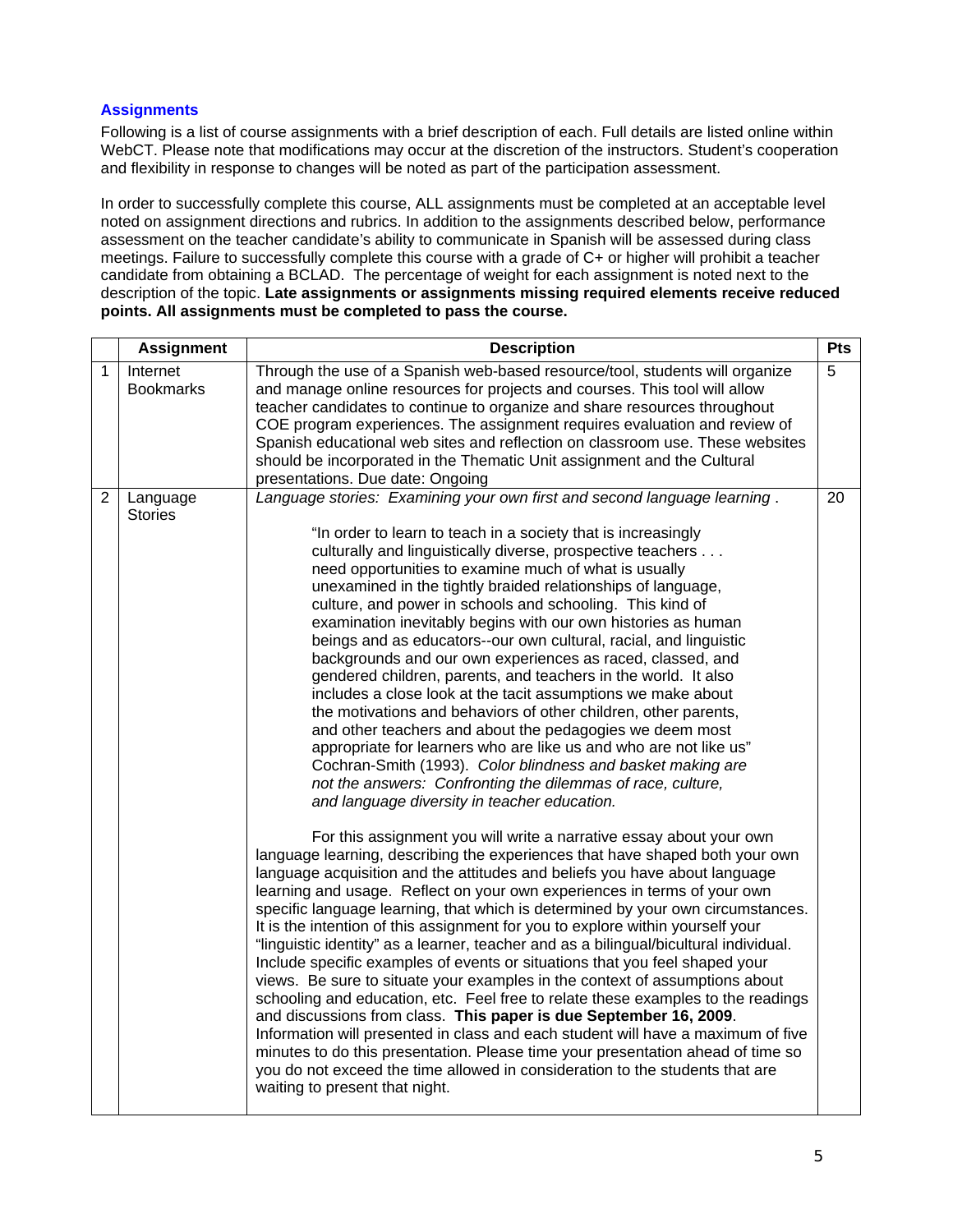| 3 | Outcome<br>Assessment     | Students reflect on course topics/ readings related to the course content and<br>how they mirror their own experiences in learning/maintaining their mother<br>tongue. APA must be followed for listing all resources. Entries are made to the<br>journal weekly. The journal is submitted twice during the course for credit. This<br>assignment is due on the last day of class.                                                                                                                                                                                                                                                                                                                                                                                                                                                                                                                                                                                                                                                                                                                                                                                                                                                                                                                                                                                                                                                                                                                                                                                                                                                                                                                                                                                                                                                                                                                                                                                                                                                                                                                                                                                                                                                                                                                                                                                                                                                                                                                                                                                                                                                                                                                                                                                                                                                                                                                                                                                       | 10 |
|---|---------------------------|--------------------------------------------------------------------------------------------------------------------------------------------------------------------------------------------------------------------------------------------------------------------------------------------------------------------------------------------------------------------------------------------------------------------------------------------------------------------------------------------------------------------------------------------------------------------------------------------------------------------------------------------------------------------------------------------------------------------------------------------------------------------------------------------------------------------------------------------------------------------------------------------------------------------------------------------------------------------------------------------------------------------------------------------------------------------------------------------------------------------------------------------------------------------------------------------------------------------------------------------------------------------------------------------------------------------------------------------------------------------------------------------------------------------------------------------------------------------------------------------------------------------------------------------------------------------------------------------------------------------------------------------------------------------------------------------------------------------------------------------------------------------------------------------------------------------------------------------------------------------------------------------------------------------------------------------------------------------------------------------------------------------------------------------------------------------------------------------------------------------------------------------------------------------------------------------------------------------------------------------------------------------------------------------------------------------------------------------------------------------------------------------------------------------------------------------------------------------------------------------------------------------------------------------------------------------------------------------------------------------------------------------------------------------------------------------------------------------------------------------------------------------------------------------------------------------------------------------------------------------------------------------------------------------------------------------------------------------------|----|
| 4 | Cultural<br>Presentations | Students, working In groups, choose a topic relevant to their culture of choice<br>and research it to present it (in a Power Point format) to the class. Topics<br>include but are not limited to: Day of the Dead, El Grito (Independence Day<br>9/16/) las Posadas, El dia de la Raza, Three Kings, La Candelaria, Holy Week,<br>and Mother's Day.Due date: Ongoing                                                                                                                                                                                                                                                                                                                                                                                                                                                                                                                                                                                                                                                                                                                                                                                                                                                                                                                                                                                                                                                                                                                                                                                                                                                                                                                                                                                                                                                                                                                                                                                                                                                                                                                                                                                                                                                                                                                                                                                                                                                                                                                                                                                                                                                                                                                                                                                                                                                                                                                                                                                                    | 20 |
| 5 | Mini - Unit               | 3. Integrated Thematic Unit (CALLA or any other format): You are to develop a<br>unit designed to teach in the primary language (Spanish) that will be useful for<br>you in your teaching.<br>You must describe the students: grade level (s), literacy level,<br>placement information on students. There are varying levels of literacy.<br>(3 points)<br>You must identify the major concepts that you want children to learn in<br>the unit. (3 points)<br>You need to identify the areas of curriculum (content) you will use. For<br>$\bullet$<br>example, literature, mathematics, science, etc., (3 points)<br>State the content objectives of the unit (3 points)<br>State the <b>literacy objectives</b> of the unit (3 points)<br>Identify the learning/scaffolding strategies and the metacognitive<br>$\bullet$<br>strategies you have chosen to use to help students make meaning.<br>Give specific reasons for choosing the strategies you are using, that<br>is, how do these strategies build scaffolds to meaning making and help<br>students think about thinking as well as the task(s) while they are doing<br>the task(s). Use content learned in your other classes to support your<br>rationale. (3 points)<br>Develop an overview of the topics of the unit. (2 points)<br>$\bullet$<br>Develop the lessons that will teach the critical concepts. What are the<br>objectives of your lessons, and how are those tied into the goals and<br>objectives you have set for the entire unit? Be clear and specific so that<br>someone will be able to take your lessons and replicate them. You do<br>not need to develop more than 3 complete lessons. The idea is to have<br>your work for your own classroom completed. We will share the units<br>that are being developed so that other students in the class can receive<br>copies, if they wish to have them. (10 points)<br>Be sure to include an authentic assessment in your unit. How will<br>you assess that students have met the objectives of the unit and the<br>lessons? How will students demonstrate understanding? And how will<br>you know? Have you developed a rubric and a clear description of what<br>the various degrees of that rubric mean? (6 points)<br>Include a resource list to include bibliographical information for all<br>materials used, such as books, art prints, CD's, computer software,<br>videos, etc. (2 points). The unit must also contain a reflective section.<br>What have you learned from the development of these lessons? (2)<br>points)<br>I will keep a copy of your unit for the files which will enable other<br>students to look at good models of units. If you want the unit returned to<br>you, be sure to give me two copies.<br>This unit is due on the last day of class, but separate segments are<br>due on the dates outlined in each class Module or Session. Samples and<br>Format are available in WebCT for your perusal. | 30 |
|   |                           |                                                                                                                                                                                                                                                                                                                                                                                                                                                                                                                                                                                                                                                                                                                                                                                                                                                                                                                                                                                                                                                                                                                                                                                                                                                                                                                                                                                                                                                                                                                                                                                                                                                                                                                                                                                                                                                                                                                                                                                                                                                                                                                                                                                                                                                                                                                                                                                                                                                                                                                                                                                                                                                                                                                                                                                                                                                                                                                                                                          |    |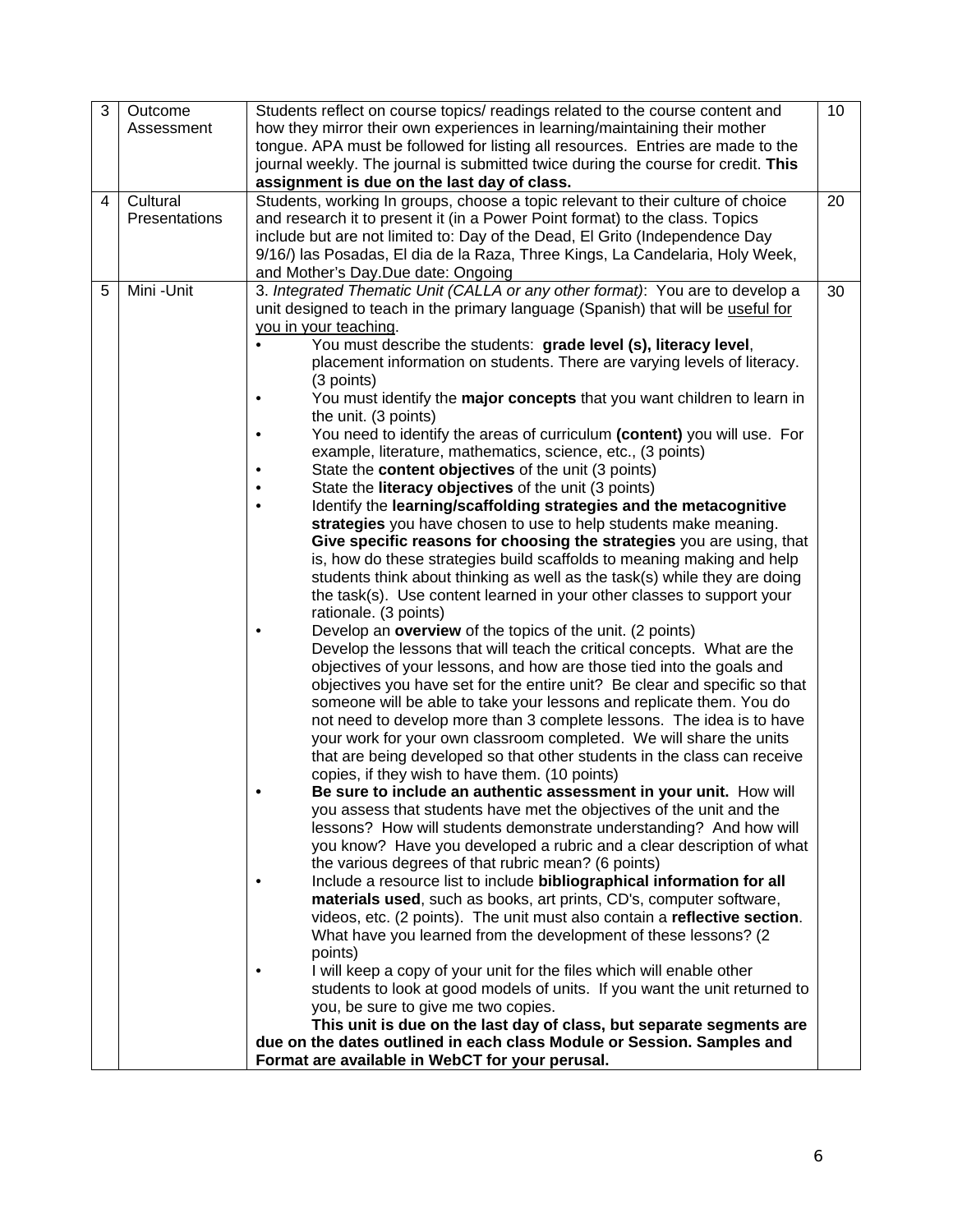| 6              | Attendance     | Teacher candidates are expected to have a positive disposition toward teaching    | 5 |
|----------------|----------------|-----------------------------------------------------------------------------------|---|
|                | & Enthusiastic | and learning. Students should help each other and create a positive classroom     |   |
|                | Participation  | environment. This means having a positive attitude in class, being on time and    |   |
|                |                | actively engaged in discussions and activities both in class and online.          |   |
| $\overline{7}$ |                | Parent/Relative Interview Assignment for BCLAD class<br>10                        |   |
|                |                |                                                                                   |   |
|                |                | For this assignment you will interview a parent who comes from a different        |   |
|                |                | country/culture and has had to navigate the school system in the USA for          |   |
|                |                | his/her children. The questions can be modified to suit your needs. Please make   |   |
|                |                | sure to write each statement clearly since you will be transcribing the words and |   |
|                |                | citing the parent. If you decide to interview one of your relatives you can add   |   |
|                |                | questions to fit your needs.                                                      |   |
|                |                | Questions to guide the dialogue:                                                  |   |
|                |                | 1. What is your name? You will not use the person's name. Use a                   |   |
|                |                | pseudonym!                                                                        |   |
|                |                | 2. Where are you from?                                                            |   |
|                |                | 3. How old were you when you first came to the USA?                               |   |
|                |                | 4. What difficulties did you face when you first came?                            |   |
|                |                | 5. What did you miss the most from your place of origin?                          |   |
|                |                | 6. What did you like the most from this country?                                  |   |
|                |                | 7. How many years of schooling were you able to complete in your<br>country?      |   |
|                |                | 8. What made you come to the United States?                                       |   |
|                |                | 9. Have you found any differences between the school system in your               |   |
|                |                | country and the school system here?                                               |   |
|                |                | 10. Which differences did you find?                                               |   |
|                |                | 11. How were the teachers in your country?                                        |   |
|                |                | 12. How are the teachers here?                                                    |   |
|                |                | 13. What do you like the most about your child's school?                          |   |
|                |                | 14. If you could change something in your life what would it be?                  |   |
|                |                | 15. What advice do you have for your children now?                                |   |
|                |                | Once you have completed the interview go over your notes. Analyze your            |   |
|                |                | experience in conducting the interview and then summarize it. Make sure you       |   |
|                |                | quote the parent's words and do not just try to interpret them. When writing your |   |
|                |                | essay make sure to provide an introduction stating when/where/how the             |   |
|                |                | interview took place. Introduce the person to the reader and write a narrative    |   |
|                |                | essay quoting the person's words. Your essay should flow from section to          |   |
|                |                | section and should not be just a list of question/answers. If you have any        |   |
|                |                | questions please e-mail me at rgreen@csusm.edu                                    |   |
|                |                |                                                                                   |   |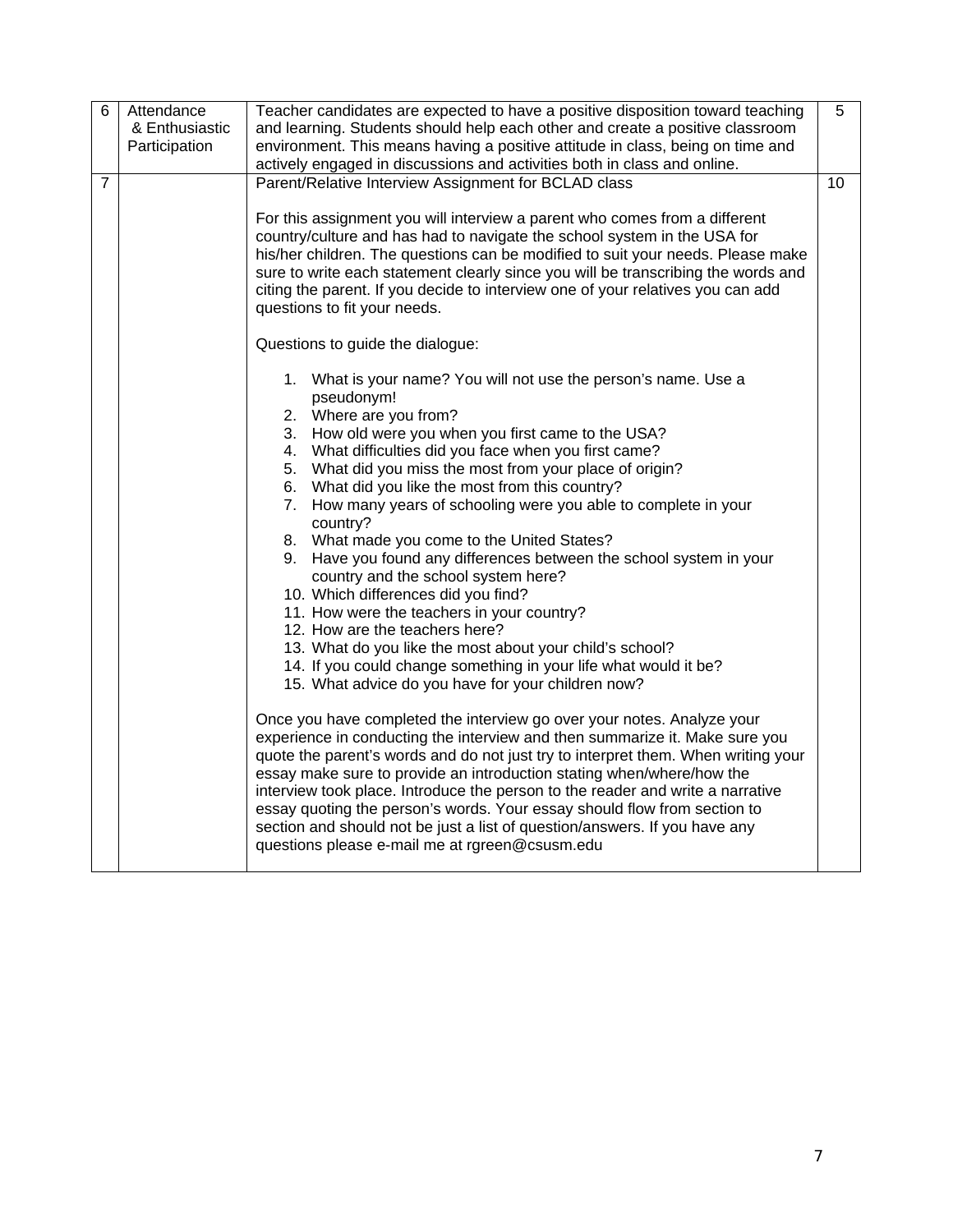## **Policy for Submitting Assignments**

It is expected that all work will be turned in prior to, or on, the due date. Late assignments will be penalized by a deduction in points for each day late. After one week, late assignments receive no credit. If extraordinary circumstances occur, please make an appointment with the instructor. Remember that communication is the key to success.

Students are required to use campus issued-email accounts and **check email and WebCT at least two times per week outside of class meetings** to communicate with instructor and peers and read announcements. Assignments are due in hard-copy (to be handed-in to the instructor in class) and also online via WebCT posting.

## **Grading Procedures And Assessment**

Grading is calculated on the standard of

|  | $90 - 100 = A$ | $80 - 89 = B$ 176 - 79 = C+ |  |
|--|----------------|-----------------------------|--|
|--|----------------|-----------------------------|--|

In order to successfully complete this course, all assignments must be completed at an acceptable level noted on assignment directions and rubrics. Late assignments will loose credit points for each day late and will not be accepted after seven days tardy. In addition to the assignments described above, performance assessment will be on student's cooperation and flexibility in response to unforeseen challenges and student's ability to perform tasks using a variety of technology tools.

## **Criteria for Grading Assignments**

- great insight and application, and excellent writing. A 90-100% Outstanding work on assignment, excellent syntheses of information and experiences,
- B 80-89% Completion of assignment in good form with good syntheses and application of information and experiences; writing is good.
- $\overline{C}$ 70-79% Completion of assignment, adequate effort, adequate synthesis of information and application of information and experiences, writing is adequate.
- D 60-69% Incomplete assignment, inadequate effort and synthesis of information, writing is less than adequate.

# **Grading Policy**

An **A** student is one who:

- • completes all assignments on time and demonstrates the ability to summarize, analyze, and/or reflect at high levels.
- varies sources of information for assignments, demonstrating high degree of effort in pursuing varied perspectives around important educational issues.
- completes all the reading assignments and develops thoughtful and thorough responses.
- produces work that reveals a strong commitment to self-discovery and learning.
- produces work at a high professional level in terms of both writing and content.
- develops a high quality presentation, demonstrating significant learning around a contemporary issue.
- presents confidently and intelligently, demonstrating effective teaching skills.
- completes assignments in/out of class with a focus on learning and exploration, pushing him/herself to better understand the profession through quality work.
- attends almost every class meeting and is fully engaged during class.
- pushes him/herself to new understandings by participating in discussions, sharing his/her opinions, and valuing others' perspectives both in class, online, and in study groups.
- contributes to the positive environment of the class by respecting all members.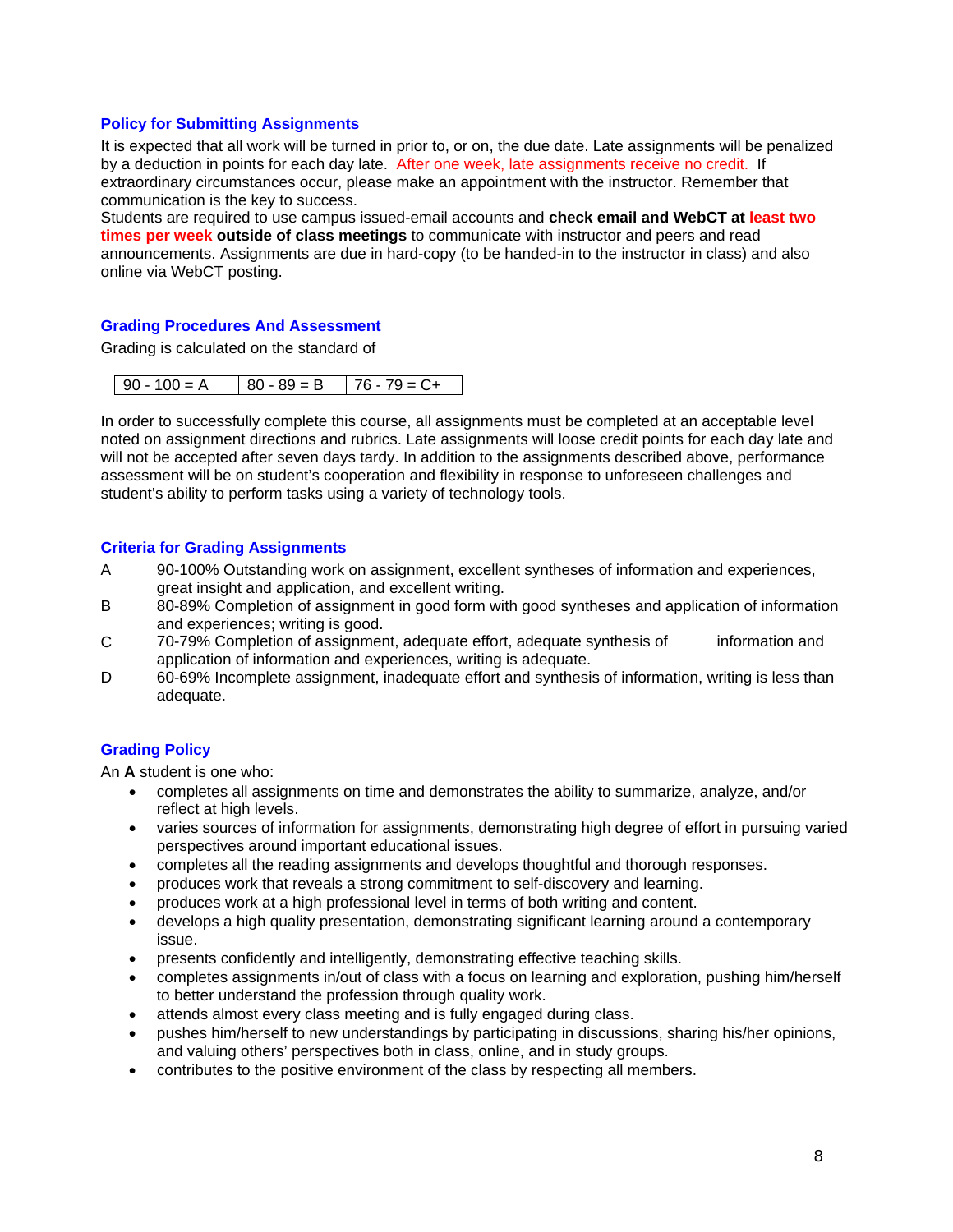A **B** student is one who:

- completes all or almost all assignments, all or most on time, and demonstrates the ability to summarize, analyze, and/or reflect at fairly high levels, showing consistent improvement over time.
- varies sources of information for assignments, demonstrating high degree of effort in pursuing varied perspectives around important educational issues.
- responses. completes all or most of the reading assignments and develops thoughtful and fairly thorough
- produces work that reveals a commitment to self-discovery and learning.
- produces work that is close to professional level in terms of both content and writing, working to develop a strong command of writing, speaking, planning and presenting.
- • develops presentations, demonstrating significant learning
- presents confidently and intelligently, demonstrating effective teaching skills.
- completes assignments in/out of class with a focus on learning and exploration, pushing him/herself to better understand the profession through quality work.
- attends almost every class meeting and is regularly engaged during class.
- pushes him/herself to new understandings by participating in discussions, sharing his/her opinions, and valuing others' perspectives.
- contributes to the positive environment of the class by respecting all members.

A **C** student is one who:

- completes or attempts most of the assignments, mostly on time, and demonstrates the ability to do some quality summarizing, analysis, and reflection, showing improvement over time.
- varies sources of information for assignments, demonstrating effort in pursuing varied perspectives around important educational issues.
- responses. completes most of the reading assignments and develops thoughtful and sometimes thorough
- produces work that reveals a commitment to some self-discovery and learning.
- produces work that is not yet at a professional level in terms of both writing and content.
- develops a quality presentation, demonstrating learning around a contemporary issue.
- presents confidently and intelligently, demonstrating some effective teaching skills.
- completes assignments in/out of class with a focus on learning and exploration, pushing him/herself a little to better understand the profession.
- attends most class meetings and is often engaged during class.
- pushes him/herself to some new understandings by participating to a moderate degree in discussions, sharing his/her opinions, and valuing others' perspectives.
- contributes to the positive environment of the class by respecting all members.

A **D** student is one who doesn't meet all of the minimal standards of a "C" student; "F" is earned by someone who hasn't completed significant portions of the required work and fails to meet the "C" student standards.

# **FAQ TPE's**

What TPE's are covered in EDML 553?

Primary Emphasis TPE 16 CSUSM

### TPE 16 :Biliteracy

Candidates for the teaching credential who desire advanced certification in the area of biliteracy will be able to pursue "An Advanced Certificate in Biliteracy Education," entailing preparation on addressing the needs of English learners while demonstrating proficiency in English and Spanish. Candidates, upon completion of the program, will be able to know and apply first and second language pedagogical theories, principles, and instructional practices for biliteracy programs. It is expected that candidates will become experts in program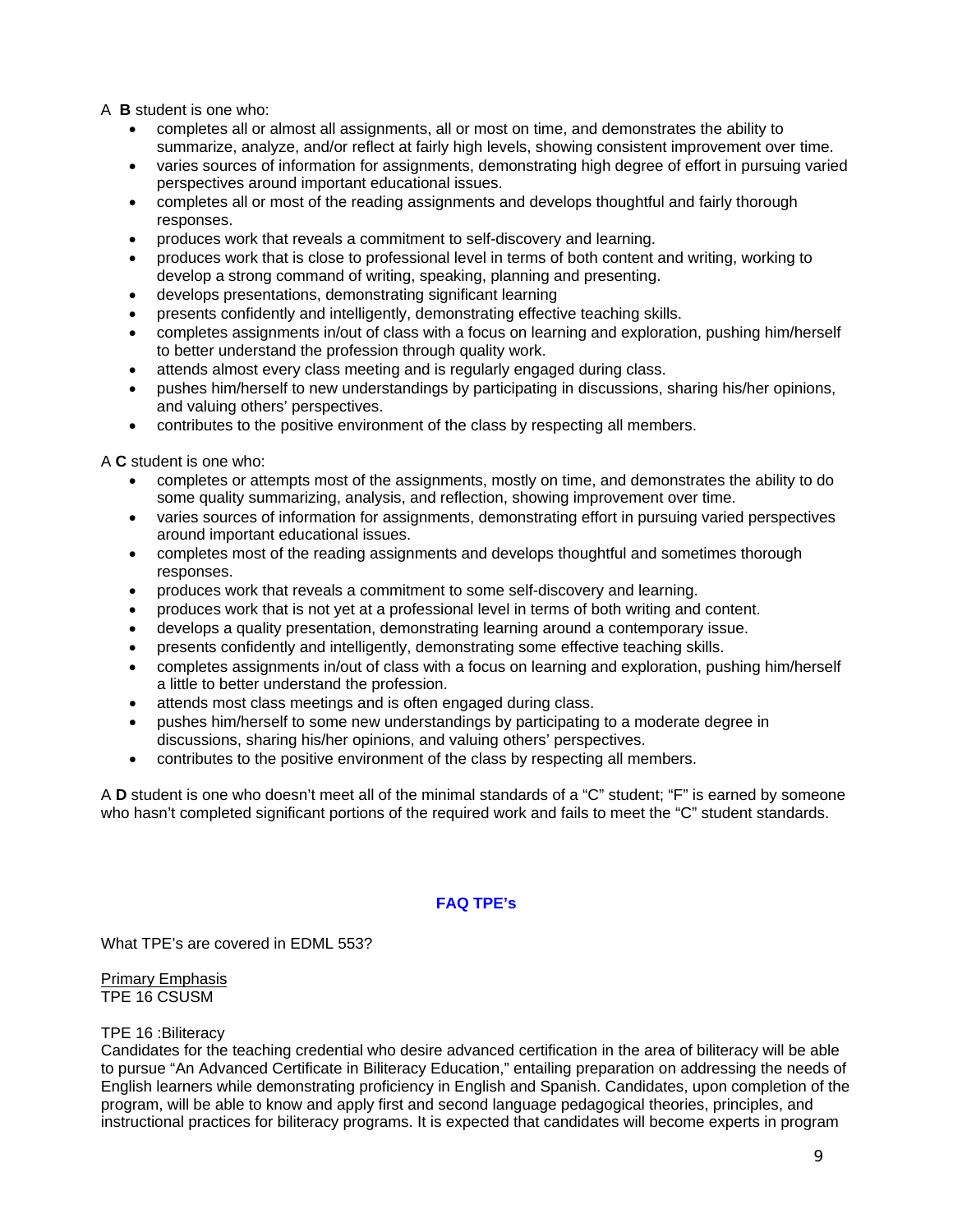design, curriculum development, implementation, and evaluation of program effectiveness. Candidates will also become knowledgeable in assessing and addressing the needs of biliterate students, to include cognition, cultural differences, and language development. It is the expectation of this Certification that the primary languages will be maintained and enhanced as a second language is added in an effort to create students who are proficient in two languages Candidates for the teaching credential are working to meet .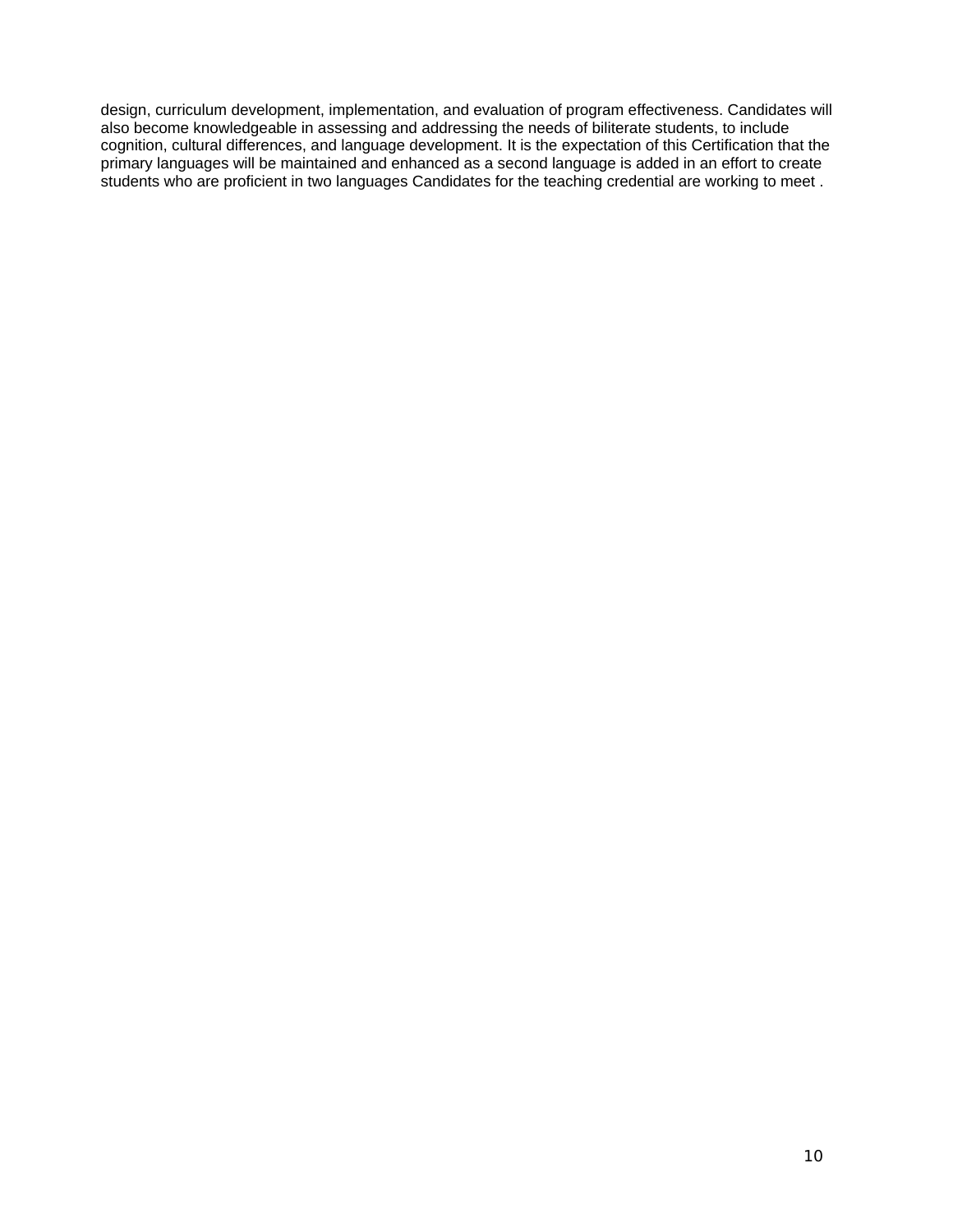# PROGRAMA TENTATIVO

### **La maestra se reserva el derecho a cambiar, quitar o aumentar los tópicos, actividades y tareas descritos a continuación.**

| Sesión                   | <b>Tópico</b>                                                                                                                                                                                      | <b>Actividad</b>                                                                                                                                                                                                   |
|--------------------------|----------------------------------------------------------------------------------------------------------------------------------------------------------------------------------------------------|--------------------------------------------------------------------------------------------------------------------------------------------------------------------------------------------------------------------|
| Sesión 1<br>9/2/09       | Introducciones, objetivos, tareas, etc.<br>Importancia del bilingüismo.<br>Nuestros orígenes: Culturas ancestrales<br>El uso de biografías y autobiografías como<br>estrategia en el aula (intro.) | Discusión en clase y actividades<br>Ver Folder en WebCT Mod. 0 y 1                                                                                                                                                 |
| Sesión 2<br>9/9/09       | El uso de biografías y autobiografías como<br>estrategia en el aula. Preparación de autobiografía<br>para presentar en clase durante la próxima sesión.                                            | Online Session: Cada alumno<br>investiga y escribe su propia<br>autobiografía describiendo como<br>aprendió dos idiomas para<br>presentarla en clase en la<br>próxima clase. Ver Pág. 5 para<br>mayor información. |
| <b>Sesión</b><br>9/16/09 | El uso de biografías y autobiografías como<br>estrategia en el aula.<br>Nuestros orígenes: Culturas ancestrales (cont.)                                                                            | Cada alumno presenta su<br>autobiografía a la clase.<br>"El Grito de Independencia"                                                                                                                                |
| Sesión 4<br>9/23/09      | Historia del bilingüismo:<br>Preparación de lecciones/unidades temáticas.<br>(Into, Through, Beyond)<br>Preparación de lecciones (Into, Through, Beyond)                                           | El camino de Amelia (Compendio<br>de lecturas)<br>Actividades y estrategias<br>Cajas de cartón (Compendio de<br>lecturas)                                                                                          |
| Sesión 5<br>9/30/09      | La enseñanza del lenguaje y la lectura en español                                                                                                                                                  | Métodos de la lectura<br>Estrellita como método                                                                                                                                                                    |
| Sesión 6<br>10/7/09      | Exploración de nuestra Comunidad - enlaces<br>entre el hogar y la escuela por medio de historias<br>personales                                                                                     | Online Sesión: Cada alumno<br>entrevista a una persona y<br>escribe un ensayo al respecto<br>para presentar en clase.                                                                                              |
| Sesión 7<br>10/14/09     | La enseñanza de las matemáticas en español                                                                                                                                                         | Ethno-mathematics: Utilizando<br>nuestras culturas ancestrales<br>para ensenar las matemáticas                                                                                                                     |
| Sesión 8<br>10/21/09     | La enseñanza de las ciencias sociales y las<br>ciencias naturales en español                                                                                                                       | Compendio de Lecturas                                                                                                                                                                                              |
| Sesión 9<br>10/28/09     | Literatura del/@ niño/@ migrante: Cesar Chávez:<br>Diseño de lecciones de lectura basadas en este<br>tópico utilizando los métodos descritos en los<br>capítulos de Freeman & Freeman              | Compendio de info. sobre César<br>Chávez                                                                                                                                                                           |
| Sesión 10<br>11/4/09     | El bilinguismo: Marco Teórico                                                                                                                                                                      | Compendio de lecturas/repaso<br>El día de los muertos                                                                                                                                                              |
| Sesión 11<br>3/31/09     | University observed holiday                                                                                                                                                                        | No class                                                                                                                                                                                                           |
| Sesión 12<br>11/18/09    | <b>Presentaciones Culturales</b>                                                                                                                                                                   | Cada grupo presenta su tema<br>cultural y entrega su<br>presentación en Power Pt.                                                                                                                                  |
| Sesión 13<br>11/25/09    | University mandated furlough day                                                                                                                                                                   |                                                                                                                                                                                                                    |